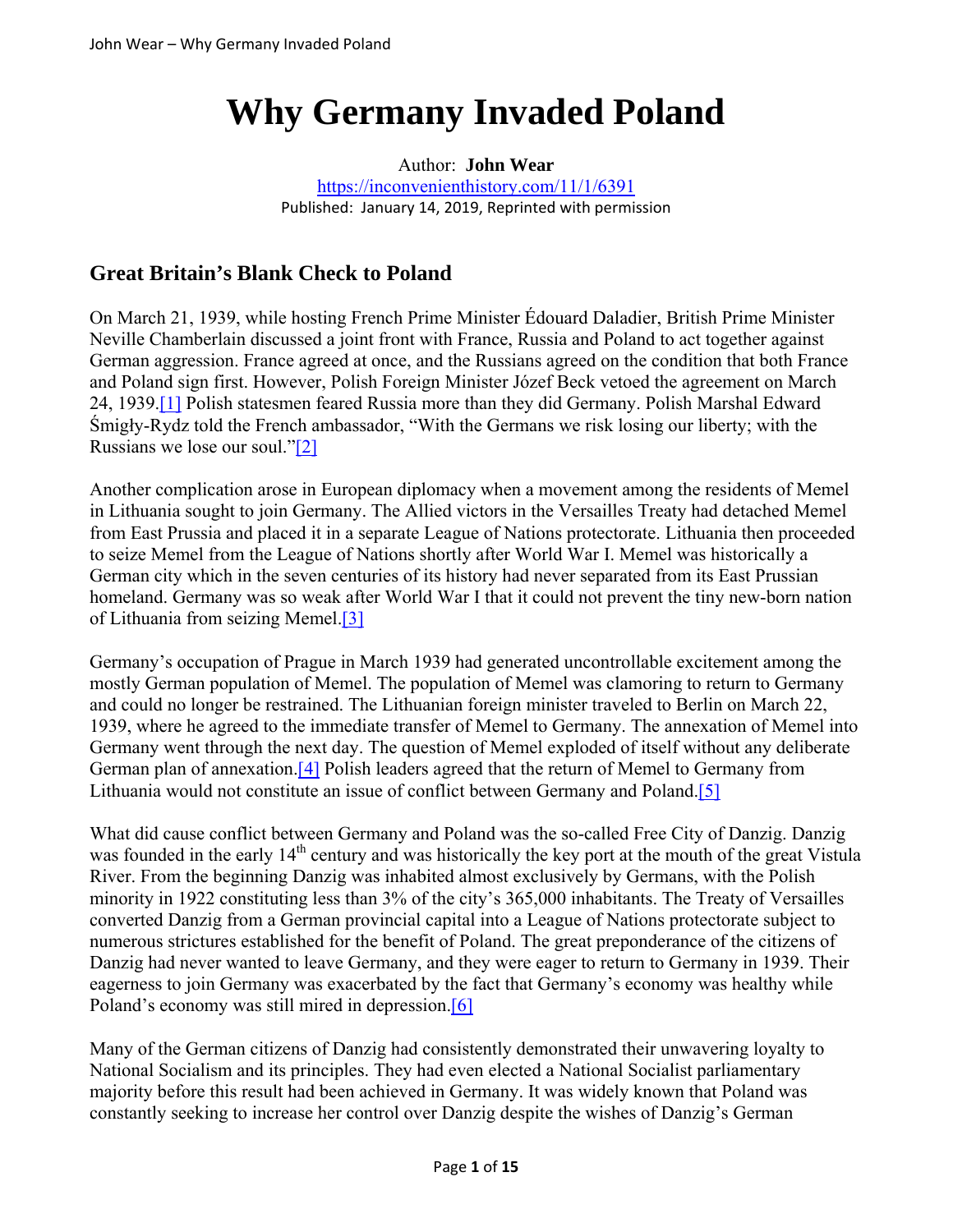majority. Hitler was not opposed to Poland's further economic aspirations at Danzig, but Hitler was resolved never to permit the establishment of a Polish political regime at Danzig. Such a renunciation of Danzig by Hitler would have been a repudiation of the loyalty of Danzig citizens to the Third Reich and their spirit of self-determination.[7]

Germany presented a proposal for a comprehensive settlement of the Danzig question with Poland on October 24, 1938. Hitler's plan would allow Germany to annex Danzig and construct a superhighway and a railroad to East Prussia. In return Poland would be granted a permanent free port in Danzig and the right to build her own highway and railroad to the port. The entire Danzig area would also become a permanent free market for Polish goods on which no German customs duties would be levied. Germany would take the unprecedented step of recognizing and guaranteeing the existing German-Polish frontier, including the boundary in Upper Silesia established in 1922. This later provision was extremely important since the Versailles Treaty had given Poland much additional territory which Germany proposed to renounce. Hitler's offer to guarantee Poland's frontiers also carried with it a degree of military security that no other non-Communist nation could match.[8]

Germany's proposed settlement with Poland was far less favorable to Germany than the Thirteenth Point of Wilson's program at Versailles. The Versailles Treaty gave Poland large slices of territory in regions such as West Prussia and Western Posen which were overwhelmingly German. The richest industrial section of Upper Silesia was also later given to Poland despite the fact that Poland had lost the plebiscite there.[9] Germany was willing to renounce these territories in the interest of German-Polish cooperation. This concession of Hitler's was more than adequate to compensate for the German annexation of Danzig and construction of a superhighway and a railroad in the Corridor. The Polish diplomats themselves believed that Germany's proposal was a sincere and realistic basis for a permanent agreement.[10]

On March 26, 1939, the Polish Ambassador to Berlin, Joseph Lipski, formally rejected Germany's settlement proposals. The Poles had waited over five months to reject Germany's proposals, and they refused to countenance any change in existing conditions. Lipski stated to German Foreign Minister Joachim von Ribbentrop that "it was his painful duty to draw attention to the fact that any further pursuance of these German plans, especially where the return of Danzig to the Reich was concerned, meant war with Poland."[11]

Polish Foreign Minister Józef Beck accepted an offer from Great Britain on March 30, 1939, to give an unconditional guarantee of Poland's independence. The British Empire agreed to go to war as an ally of Poland if the Poles decided that war was necessary. In words drafted by British Foreign Secretary Lord Halifax, Chamberlain spoke in the House of Commons on March 31, 1939:

*"I now have to inform the House…that in the event of any action which clearly threatened Polish independence and which the Polish Government accordingly considered it vital to resist with their national forces, His Majesty's Government would feel themselves bound at once to lend the Polish Government all support in their power. They have given the Polish Government an assurance to that effect."* **[12]**

Great Britain for the first time in history had left the decision whether or not to fight a war outside of her own country to another nation. Britain's guarantee to Poland was binding without commitments from the Polish side. The British public was astonished by this move. Despite its unprecedented nature,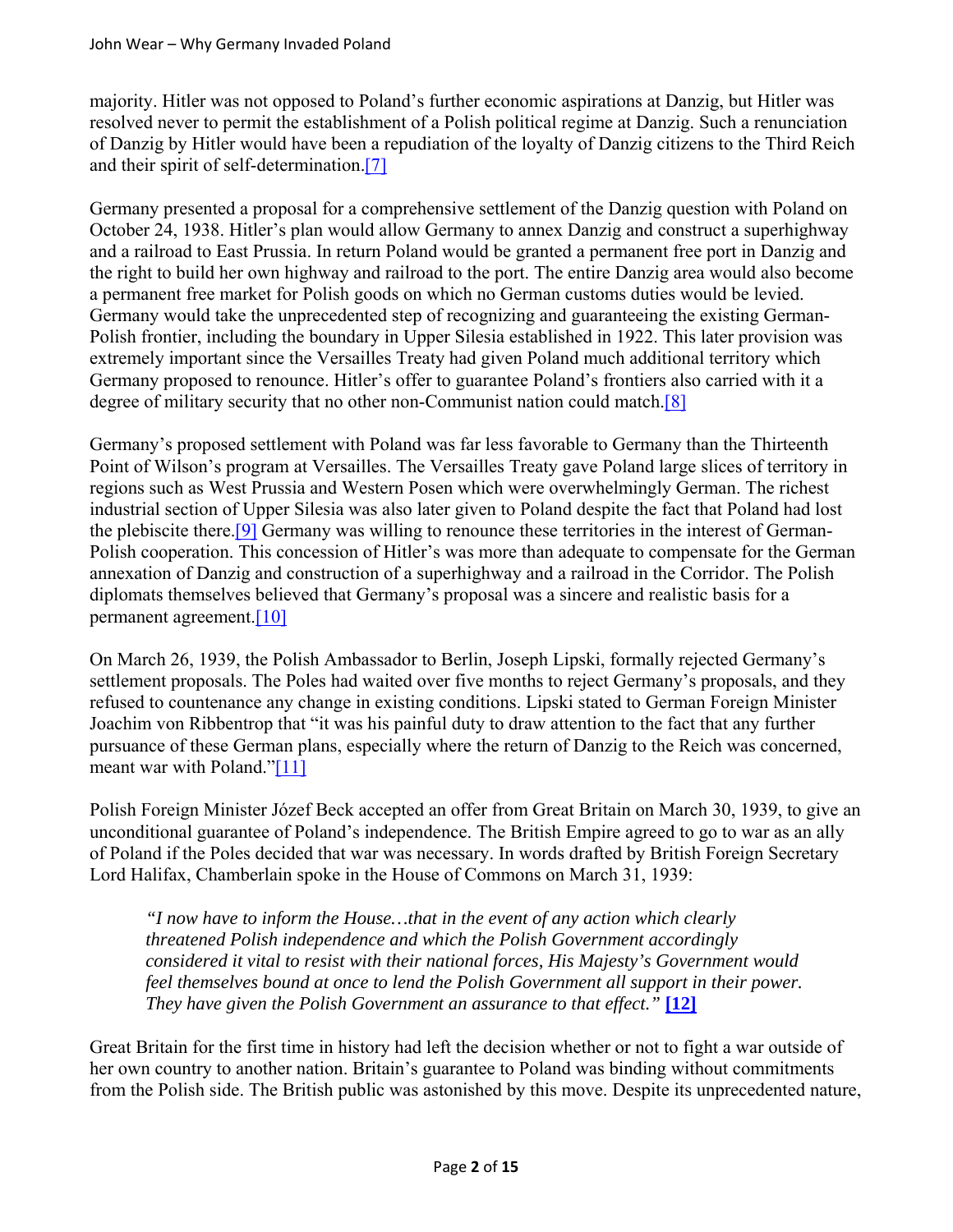Halifax encountered little difficulty in persuading the British Conservative, Liberal and Labor parties to accept Great Britain's unconditional guarantee to Poland.[13]

Numerous British historians and diplomats have criticized Britain's unilateral guarantee of Poland. For example, British diplomat Roy Denman called the war guarantee to Poland "the most reckless undertaking ever given by a British government. It placed the decision on peace or war in Europe in the hands of a reckless, intransigent, swashbuckling military dictatorship."[14] British historian Niall Ferguson states that the war guarantee to Poland tied Britain's "destiny to that of a regime that was every bit as undemocratic and anti-Semitic as that of Germany."[15] English military historian Liddell Hart stated that the Polish guarantee "placed Britain's destiny in the hands of Poland's rulers, men of very dubious and unstable judgment. Moreover, the guarantee was impossible to fulfill except with Russia's help...."[16]

American historian Richard M. Watt writes concerning Britain's unilateral guarantee to Poland:

*"This enormously broad guarantee virtually left to the Poles the decision whether or not Britain would go to war. For Britain to give such a blank check to a Central European nation, particularly to Poland — a nation that Britain had generally regarded as irresponsible and greedy — was mind-boggling."* [17]

When the Belgian Minister to Germany, Vicomte Jacques Davignon, received the text of the British guarantee to Poland, he exclaimed that "blank check" was the only possible description of the British pledge. Davignon was extremely alarmed in view of the proverbial recklessness of the Poles. German State Secretary Ernst von Weizsäcker attempted to reassure Davignon by claiming that the situation between Germany and Poland was not tragic. However, Davignon correctly feared that the British move would produce war in a very short time.<sup>[18]</sup>

Weizsäcker later exclaimed scornfully that "the British guarantee to Poland was like offering sugar to an untrained child before it had learned to listen to reason!"[19]

## **The Deterioration of German-Polish Relations**

German-Polish relationships had become strained by the increasing harshness with which the Polish authorities handled the German minority. The Polish government in the 1930s began to confiscate the land of its German minority at bargain prices through public expropriation. The German government resented the fact that German landowners received only one-eighth of the value of their holdings from the Polish government. Since the Polish public was aware of the German situation and desired to exploit it, the German minority in Poland could not sell the land in advance of expropriation. Furthermore, Polish law forbade Germans from privately selling large areas of land.

German diplomats insisted that the November 1937 Minorities Pact with Poland for the equal treatment of German and Polish landowners be observed in 1939. Despite Polish assurances of fairness and equal treatment, German diplomats learned on February 15, 1939, that the latest expropriations of land in Poland were predominantly of German holdings. These expropriations virtually eliminated substantial German landholdings in Poland at a time when most of the larger Polish landholdings were still intact. It became evident that nothing could be done diplomatically to help the German minority in Poland.[20]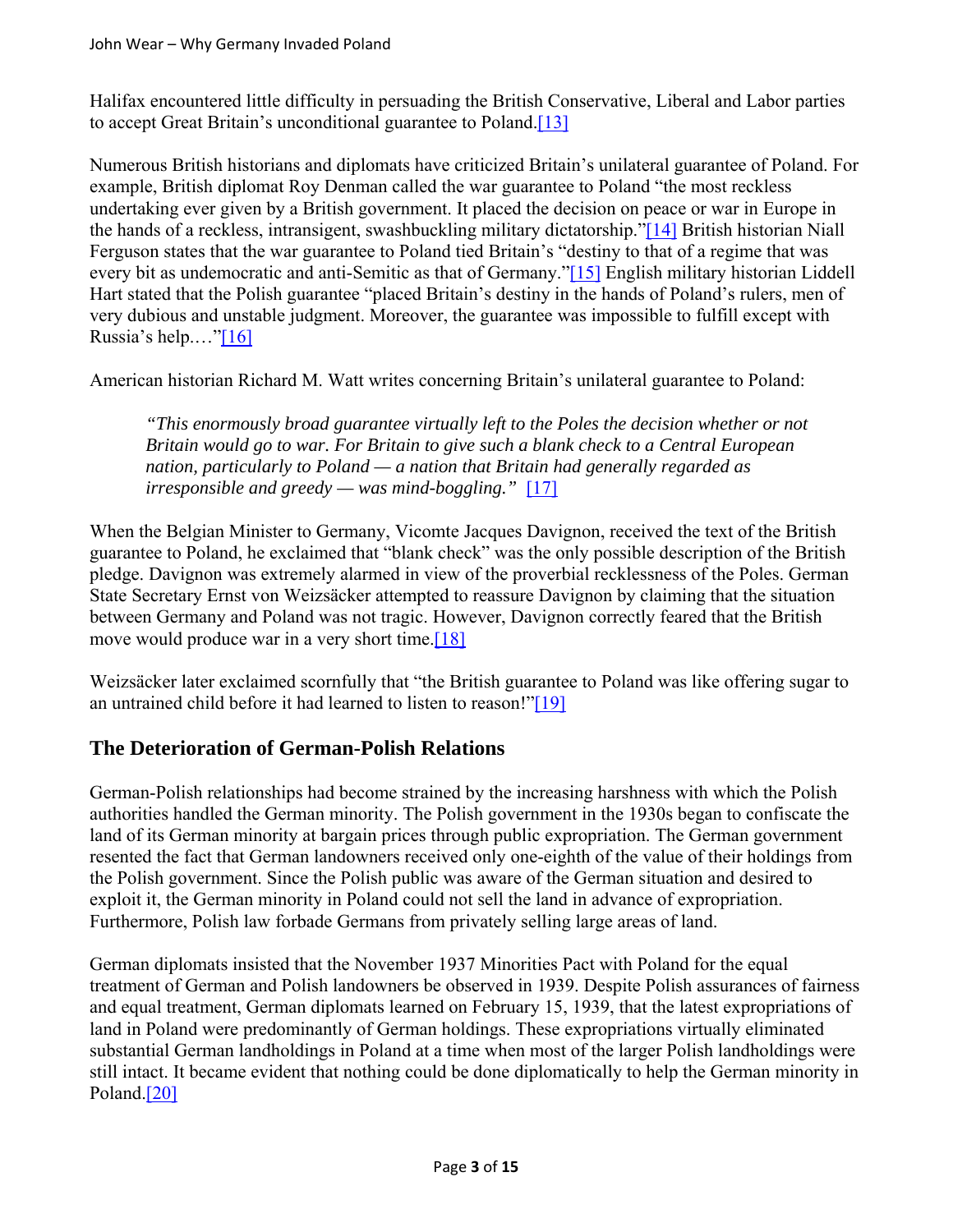Poland threatened Germany with a partial mobilization of her forces on March 23, 1939. Hundreds of thousands of Polish Army reservists were mobilized, and Hitler was warned that Poland would fight to prevent the return of Danzig to Germany. The Poles were surprised to discover that Germany did not take this challenge seriously. Hitler, who deeply desired friendship with Poland, refrained from responding to the Polish threat of war. Germany did not threaten Poland and took no precautionary military measures in response to the Polish partial mobilization.[21]

Hitler regarded a German-Polish agreement as a highly welcome alternative to a German-Polish war. However, no further negotiations for a German-Polish agreement occurred after the British guarantee to Poland because Józef Beck refused to negotiate. Beck ignored repeated German suggestions for further negotiations because Beck knew that Halifax hoped to accomplish the complete destruction of Germany. Halifax had considered an Anglo-German war inevitable since 1936, and Britain's anti-German policy was made public with a speech by Neville Chamberlain on March 17, 1939. Halifax discouraged German-Polish negotiations because he was counting on Poland to provide the pretext for a British pre-emptive war against Germany.[22]

The situation between Germany and Poland deteriorated rapidly during the six weeks from the Polish partial mobilization of March 23, 1939, to a speech delivered by Józef Beck on May 5, 1939. Beck's primary purpose in delivering his speech before the Sejm, the lower house of the Polish parliament, was to convince the Polish public and the world that he was able and willing to challenge Hitler. Beck knew that Halifax had succeeded in creating a warlike atmosphere in Great Britain, and that he could go as far as he wanted without displeasing the British. Beck took an uncompromising attitude in his speech that effectively closed the door to further negotiations with Germany.

Beck made numerous false and hypocritical statements in his speech. One of the most astonishing claims in his speech was that there was nothing extraordinary about the British guarantee to Poland. He described it as a normal step in the pursuit of friendly relations with a neighboring country. This was in sharp contrast to British diplomat Sir Alexander Cadogan's statement to Joseph Kennedy that Britain's guarantee to Poland was without precedent in the entire history of British foreign policy.[23]

Beck ended his speech with a stirring climax that produced wild excitement in the Polish Sejm. Someone in the audience screamed loudly, "We do not need peace!" and pandemonium followed. Beck had made many Poles in the audience determined to fight Germany. This feeling resulted from their ignorance which made it impossible for them to criticize the numerous falsehoods and misstatements in Beck's speech. Beck made the audience feel that Hitler had insulted the honor of Poland with what were actually quite reasonable peace proposals. Beck had effectively made Germany the deadly enemy of Poland.[24]

More than 1 million ethnic Germans resided in Poland at the time of Beck's speech, and these Germans were the principal victims of the German-Polish crisis in the coming weeks. The Germans in Poland were subjected to increasing doses of violence from the dominant Poles. The British public was told repeatedly that the grievances of the German minority in Poland were largely imaginary. The average British citizen was completely unaware of the terror and fear of death that stalked these Germans in Poland. Ultimately, many thousands of Germans in Poland died in consequence of the crisis. They were among the first victims of British Foreign Secretary Halifax's war policy against Germany.<sup>[25]</sup>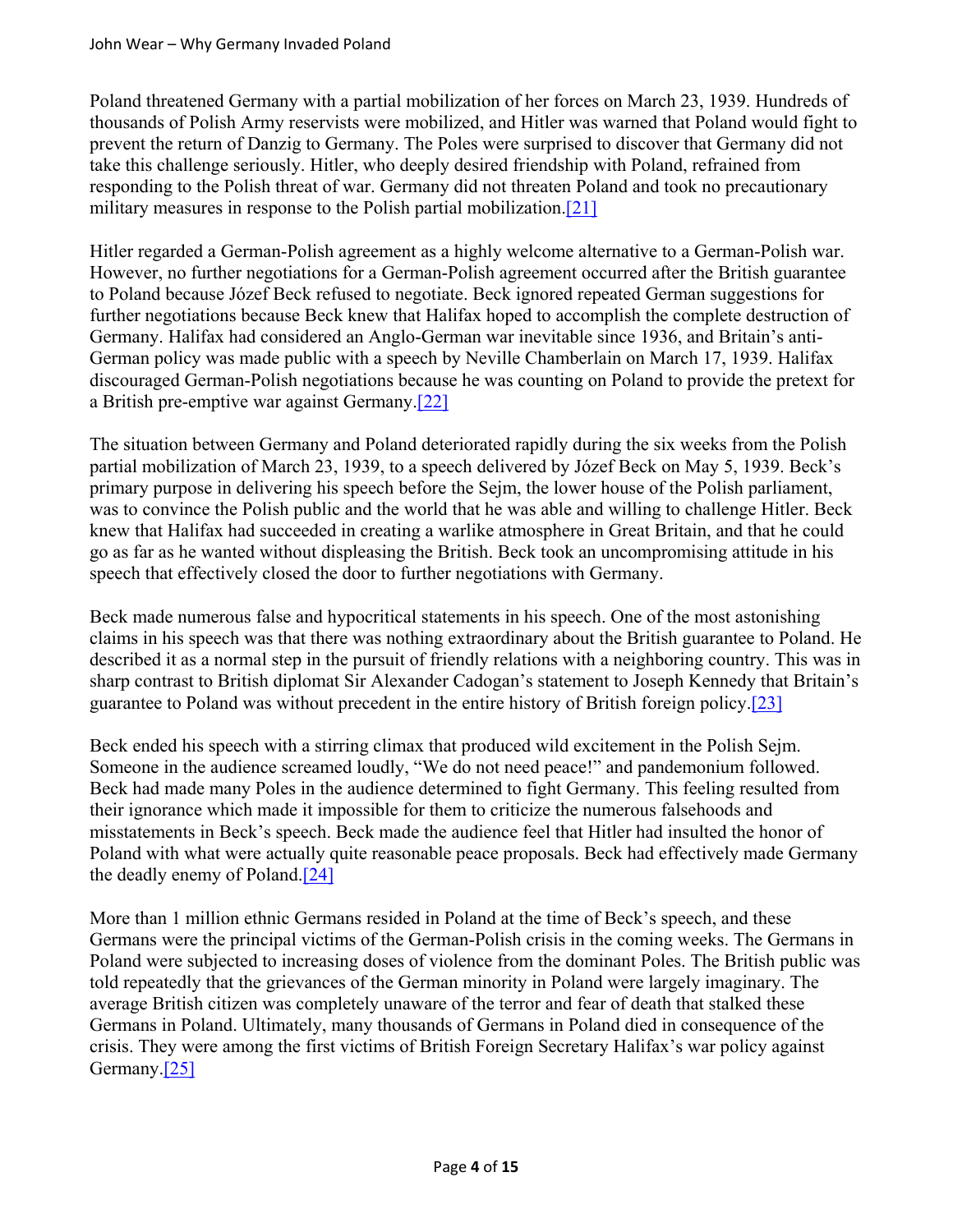The immediate responsibility for security measures involving the German minority in Poland rested with Interior Department Ministerial Director Waclaw Zyborski. Zyborski consented to discuss the situation on June 23, 1939, with Walther Kohnert, one of the leaders of the German minority at Bromberg. Zyborski admitted to Kohnert that the Germans of Poland were in an unenviable situation, but he was not sympathetic to their plight. Zyborski ended their lengthy conversation by stating frankly that his policy required a severe treatment of the German minority in Poland. He made it clear that it was impossible for the Germans of Poland to alleviate their hard fate. The Germans in Poland were the helpless hostages of the Polish community and the Polish state.<sup>[26]</sup>

Other leaders of the German minority in Poland repeatedly appealed to the Polish government for help during this period. Sen. Hans Hasbach, the leader of the conservative German minority faction, and Dr. Rudolf Wiesner, the leader of the Young German Party, each made multiple appeals to Poland's government to end the violence. In a futile appeal on July 6, 1939, to Premier Sławoj-Składkowski, head of Poland's Department of Interior, Wiesner referred to the waves of public violence against the Germans at Tomaszów near Lódz, May 13-15<sup>th</sup>, at Konstantynów, May 21-22<sup>nd</sup>, and at Pabianice, June 22-23, 1939. The appeal of Wiesner produced no results. The leaders of the German political groups eventually recognized that they had no influence with Polish authorities despite their loyal attitudes toward Poland. It was "open season" on the Germans of Poland with the approval of the Polish government.[27]

Polish anti-German incidents also occurred against the German majority in the Free City of Danzig. On May 21, 1939, Zygmunt Morawski, a former Polish soldier, murdered a German at Kalthof on Danzig territory. The incident itself would not have been so unusual except for the fact that Polish officials acted as if Poland and not the League of Nations had sovereign power over Danzig. Polish officials refused to apologize for the incident, and they treated with contempt the effort of Danzig authorities to bring Morawski to trial. The Poles in Danzig considered themselves above the law.[28]

Tension steadily mounted at Danzig after the Morawski murder. The German citizens of Danzig were convinced that Poland would show them no mercy if Poland gained the upper hand. The Poles were furious when they learned that Danzig was defying Poland by organizing its own militia for home defense. The Poles blamed Hitler for this situation. The Polish government protested to German Ambassador Hans von Moltke on July 1, 1939, about the Danzig government's military-defense measures. Józef Beck told French Ambassador Léon Noël on July 6, 1939, that the Polish government had decided that additional measures were necessary to meet the alleged threat from Danzig.[29]

On July 29, 1939, the Danzig government presented two protest notes to the Poles concerning illegal activities of Polish custom inspectors and frontier officials. The Polish government responded by terminating the export of duty-free herring and margarine from Danzig to Poland. Polish officials next announced in the early hours of August 5, 1939, that the frontiers of Danzig would be closed to the importation of all foreign food products unless the Danzig government promised by the end of the day never to interfere with the activities of Polish customs inspectors. This threat was formidable since Danzig produced only a relatively small portion of its own food. All Polish customs inspectors would also bear arms while performing their duty after August 5, 1939. The Polish ultimatum made it obvious that Poland intended to replace the League of Nations as the sovereign power at Danzig.[30]

Hitler concluded that Poland was seeking to provoke an immediate conflict with Germany. The Danzig government submitted to the Polish ultimatum in accordance with Hitler's recommendation.[31]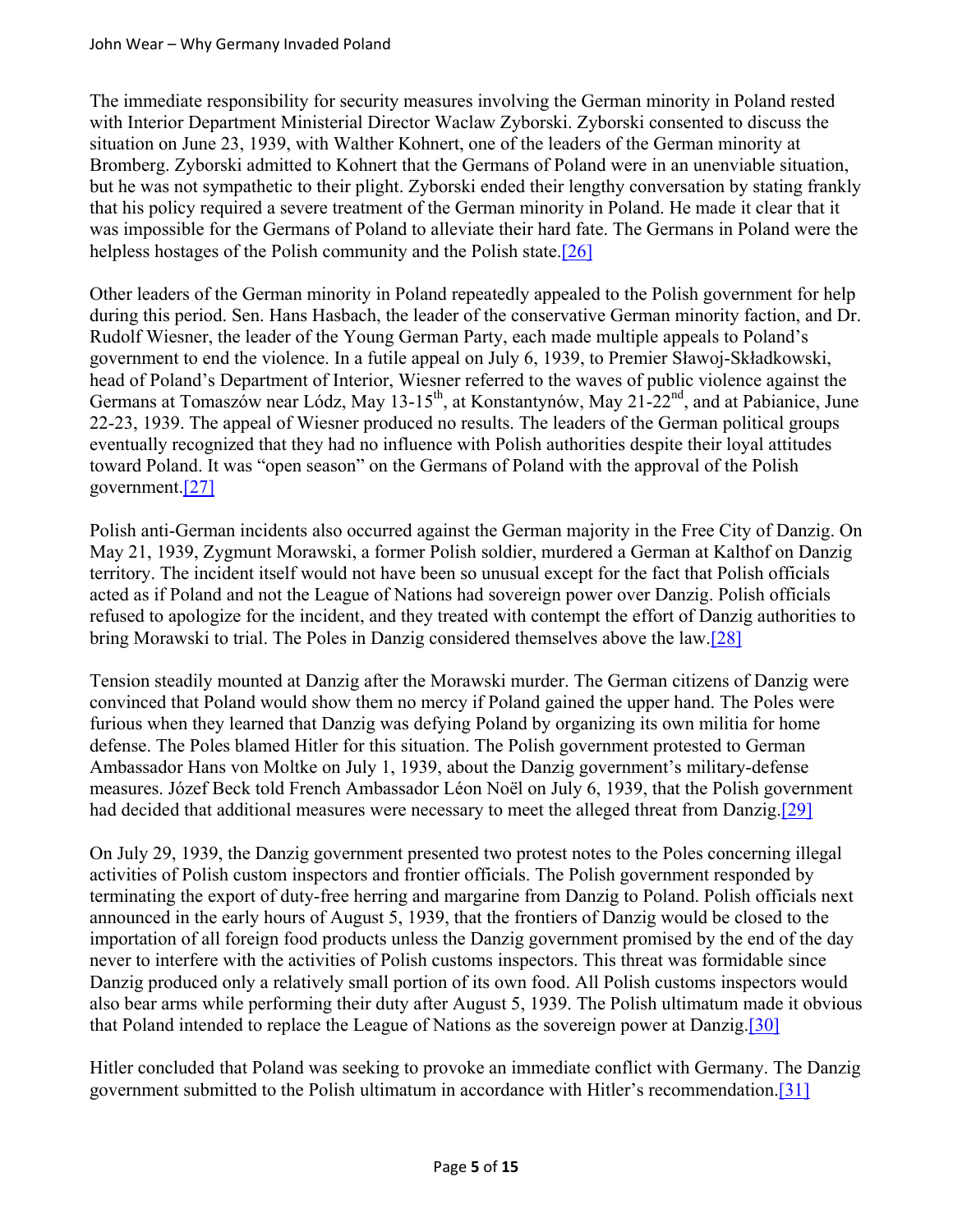Józef Beck explained to British Ambassador Kennard that the Polish government was prepared to take military measures against Danzig if it failed to accept Poland's terms. The citizens of Danzig were convinced that Poland would have executed a full military occupation of Danzig had the Polish ultimatum been rejected. It was apparent to the German government that the British and French were either unable or unwilling to restrain the Polish government from arbitrary steps that could result in war.[32]

On August 7, 1939, the Polish censors permitted the newspaper *Illustrowany Kuryer Codzienny* in Kraków to feature an article of unprecedented candor. The article stated that Polish units were constantly crossing the German frontier to destroy German military installations and to carry captured German military materiel into Poland. The Polish government failed to prevent the newspaper, which had the largest circulation in Poland, from telling the world that Poland was instigating a series of violations of Germany's frontier with Poland.[33]

Polish Ambassador Jerzy Potocki unsuccessfully attempted to persuade Józef Beck to seek an agreement with Germany. Potocki later succinctly explained the situation in Poland by stating "Poland prefers Danzig to peace."[34]

President Roosevelt knew that Poland had caused the crisis which began at Danzig, and he was worried that the American public might learn the truth about the situation. This could be a decisive factor in discouraging Roosevelt's plan for American military intervention in Europe. Roosevelt instructed U.S. Ambassador Biddle to urge the Poles to be more careful in making it appear that German moves were responsible for any inevitable explosion at Danzig. Biddle reported to Roosevelt on August 11, 1939, that Beck expressed no interest in engaging in a series of elaborate but empty maneuvers designed to deceive the American public. Beck stated that at the moment he was content to have full British support for his policy.<sup>[35]</sup>

Roosevelt also feared that American politicians might discover the facts about the hopeless dilemma which Poland's provocative policy created for Germany. When American Democratic Party Campaign Manager and Post-Master General James Farley visited Berlin, Roosevelt instructed the American Embassy in Berlin to prevent unsupervised contact between Farley and the German leaders. The German Foreign Office concluded on August 10, 1939 that it was impossible to penetrate the wall of security around Farley. The Germans knew that President Roosevelt was determined to prevent them from freely communicating with visiting American leaders.[36]

## **Polish Atrocities Force War**

On August 14, 1939, the Polish authorities in East Upper Silesia launched a campaign of mass arrests against the German minority. The Poles then proceeded to close and confiscate the remaining German businesses, clubs and welfare installations. The arrested Germans were forced to march toward the interior of Poland in prisoner columns. The various German groups in Poland were frantic by this time; they feared the Poles would attempt the total extermination of the German minority in the event of war. Thousands of Germans were seeking to escape arrest by crossing the border into Germany. Some of the worst recent Polish atrocities included the mutilation of several Germans. The Polish public was urged not to regard their German minority as helpless hostages who could be butchered with impunity.[37]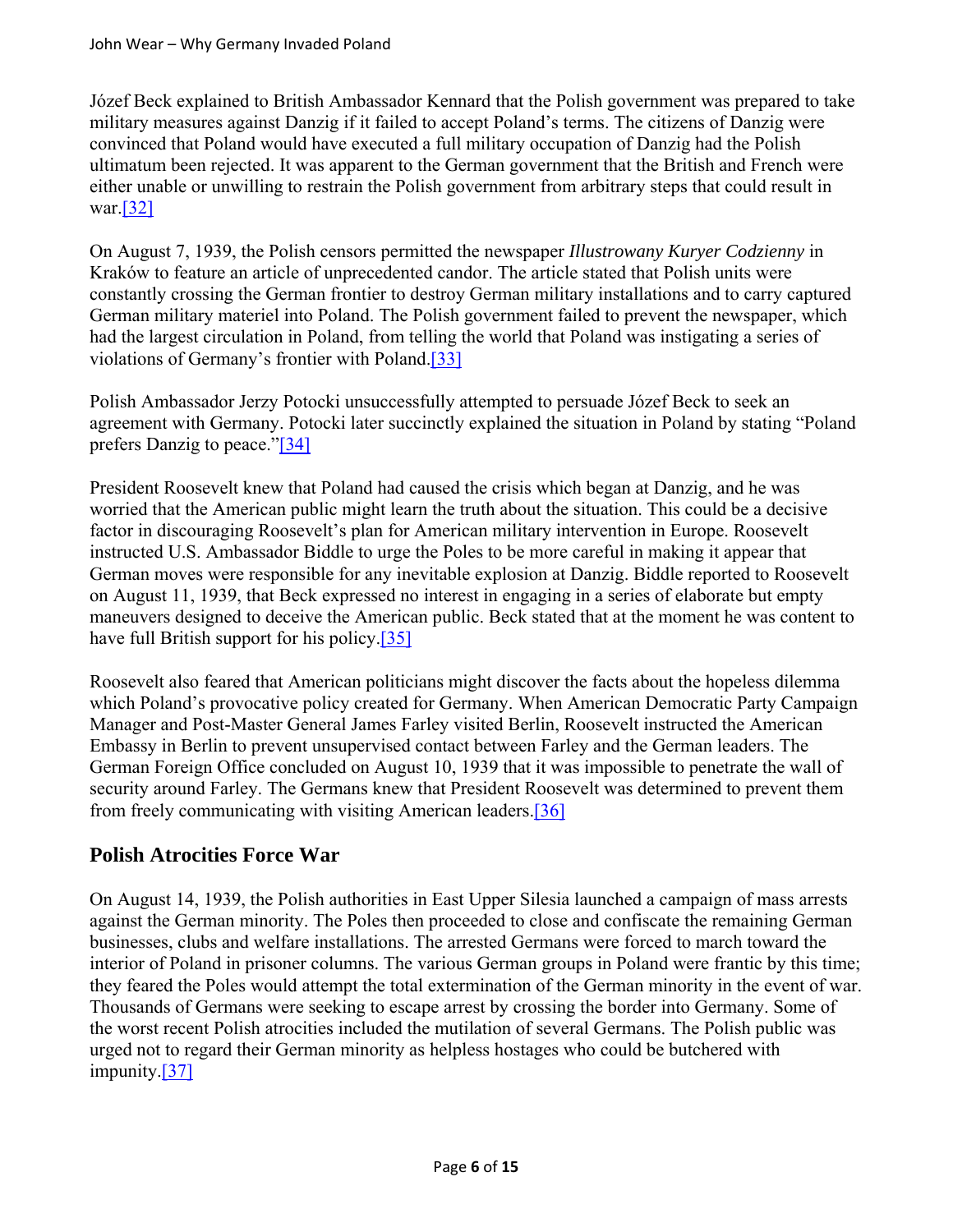Rudolf Wiesner, who was the most prominent of the German minority leaders in Poland, spoke of a disaster "of inconceivable magnitude" since the early months of 1939. Wiesner claimed that the last Germans had been dismissed from their jobs without the benefit of unemployment relief, and that hunger and privation were stamped on the faces of the Germans in Poland. German welfare agencies, cooperatives and trade associations had been closed by Polish authorities. Exceptional martial-law conditions of the earlier frontier zone had been extended to include more than one-third of the territory of Poland. The mass arrests, deportations, mutilations and beatings of the last few weeks in Poland surpassed anything that had happened before. Wiesner insisted that the German minority leaders merely desired the restoration of peace, the banishment of the specter of war, and the right to live and work in peace. Wiesner was arrested by the Poles on August 16, 1939 on suspicion of conducting espionage for Germany in Poland.[38]

The German press devoted increasing space to detailed accounts of atrocities against the Germans in Poland. The *Völkischer Beobachter* reported that more than 80,000 German refugees from Poland had succeeded in reaching German territory by August 20, 1939. The German Foreign Office had received a huge file of specific reports of excesses against national and ethnic Germans in Poland. More than 1,500 documented reports had been received since March 1939, and more than 10 detailed reports were arriving in the German Foreign Office each day. The reports presented a staggering picture of brutality and human misery.[39]

W. L. White, an American journalist, later recalled that there was no doubt among well-informed people by this time that horrible atrocities were being inflicted every day on the Germans of Poland.<sup>[40]</sup>

Donald Day, a *Chicago Tribune* correspondent, reported on the atrocious treatment the Poles had meted out to the ethnic Germans in Poland:

*"…I traveled up to the Polish corridor where the German authorities permitted me to interview the German refugees from many Polish cities and towns. The story was the same. Mass arrests and long marches along roads toward the interior of Poland. The railroads were crowded with troop movements. Those who fell by the wayside were shot. The Polish authorities seemed to have gone mad. I have been questioning people all my life and I think I know how to make deductions from the exaggerated stories told by people who have passed through harrowing personal experiences. But even with generous allowance, the situation was plenty bad. To me the war seemed only a question of hours."* **[41]**

British Ambassador Nevile Henderson in Berlin was concentrating on obtaining recognition from Halifax of the cruel fate of the German minority in Poland. Henderson emphatically warned Halifax on August 24, 1939, that German complaints about the treatment of the German minority in Poland were fully supported by the facts. Henderson knew that the Germans were prepared to negotiate, and he stated to Halifax that war between Poland and Germany was inevitable unless negotiations were resumed between the two countries. Henderson pleaded with Halifax that it would be contrary to Polish interests to attempt a full military occupation of Danzig, and he added a scathingly effective denunciation of Polish policy. What Henderson failed to realize is that Halifax was pursuing war for its own sake as an instrument of policy. Halifax desired the complete destruction of Germany.[42]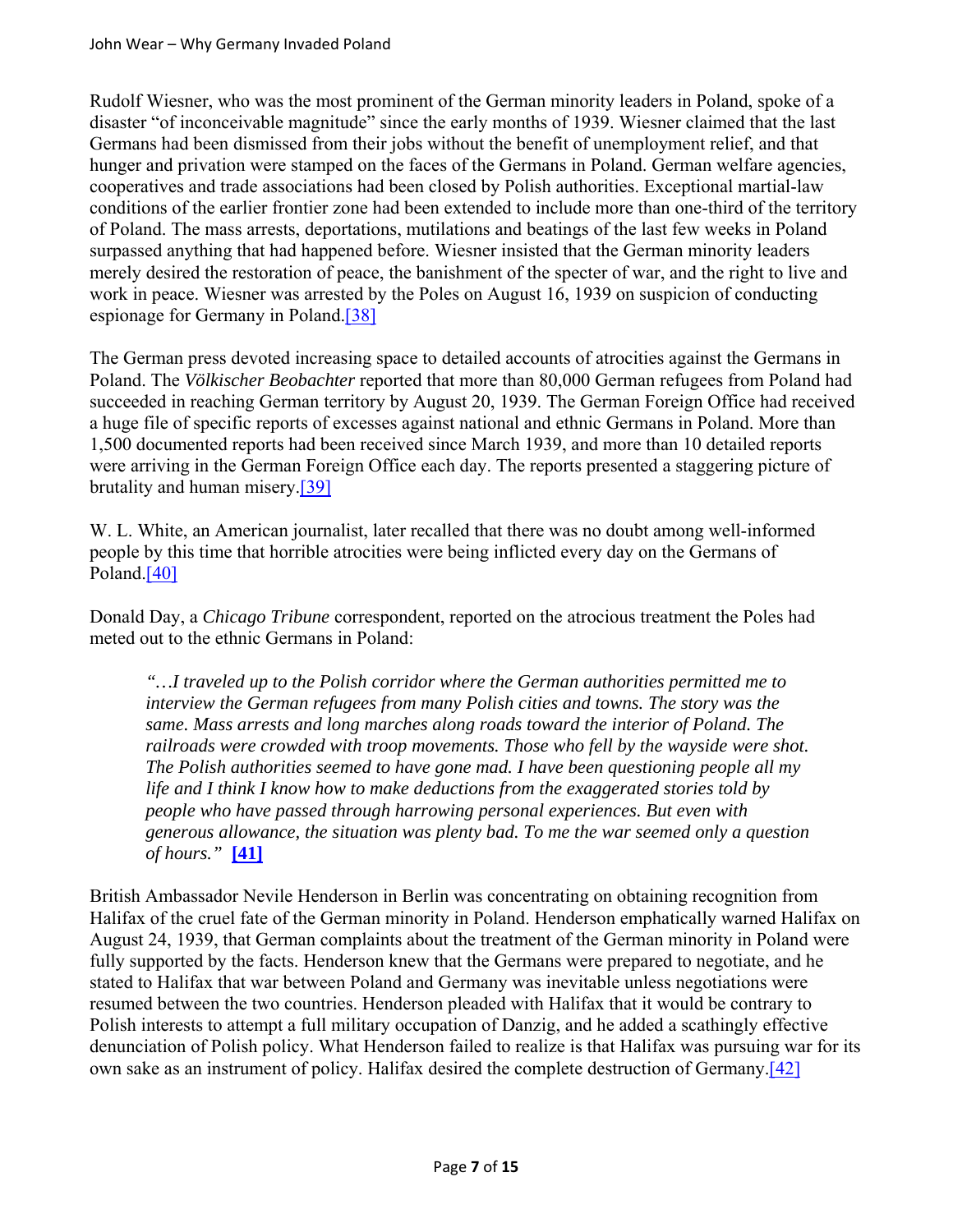On August 25, 1939, Ambassador Henderson reported to Halifax the latest Polish atrocity at Bielitz, Upper Silesia. Henderson never relied on official German statements concerning these incidents, but instead based his reports on information he received from neutral sources. The Poles continued to forcibly deport the Germans of that area, and compelled them to march into the interior of Poland. Eight Germans were murdered and many more were injured during one of these actions.

Hitler was faced with a terrible dilemma. If Hitler did nothing, the Germans of Poland and Danzig would be abandoned to the cruelty and violence of a hostile Poland. If Hitler took effective action against the Poles, the British and French might declare war against Germany. Henderson feared that the Bielitz atrocity would be the final straw to prompt Hitler to invade Poland. Henderson, who strongly desired peace with Germany, deplored the failure of the British government to exercise restraint over the Polish authorities.[43]

On August 23, 1939, Germany and the Soviet Union entered into the Molotov-Ribbentrop agreement. This non-aggression pact contained a secret protocol which recognized a Russian sphere of influence in Eastern Europe. German recognition of this Soviet sphere of influence would not apply in the event of a diplomatic settlement of the German-Polish dispute. Hitler had hoped to recover the diplomatic initiative through the Molotov-Ribbentrop nonaggression pact. However, Chamberlain warned Hitler in a letter dated August 23, 1939, that Great Britain would support Poland with military force regardless of the Molotov-Ribbentrop agreement. Józef Beck also continued to refuse to negotiate a peaceful settlement with Germany.[44]

Germany made a new offer to Poland on August 29, 1939, for a last diplomatic campaign to settle the German-Polish dispute. The terms of a new German plan for a settlement, the so-called Marienwerder proposals, were less important than the offer to negotiate as such. The terms of the Marienwerder proposals were intended as nothing more than a tentative German plan for a possible settlement. The German government emphasized that these terms were formulated to offer a basis for unimpeded negotiations between equals rather than constituting a series of demands which Poland would be required to accept. There was nothing to prevent the Poles from offering an entirely new set of proposals of their own.

The Germans, in offering to negotiate with Poland, were indicating that they favored a diplomatic settlement over war with Poland. The willingness of the Poles to negotiate would not in any way have implied a Polish retreat or their readiness to recognize the German annexation of Danzig. The Poles could have justified their acceptance to negotiate with the announcement that Germany, and not Poland, had found it necessary to request new negotiations. In refusing to negotiate, the Poles were announcing that they favored war. The refusal of British Foreign Secretary Halifax to encourage the Poles to negotiate indicated that he also favored war.<sup>[45]</sup>

French Prime Minister Daladier and British Prime Minister Chamberlain were both privately critical of the Polish government. Daladier in private denounced the "criminal folly" of the Poles. Chamberlain admitted to Ambassador Joseph Kennedy that it was the Poles, and not the Germans, who were unreasonable. Kennedy reported to President Roosevelt, "frankly he [Chamberlain] is more worried about getting the Poles to be reasonable than the Germans." However, neither Daladier nor Chamberlain made any effort to influence the Poles to negotiate with the Germans.[46]

On August 29, 1939, the Polish government decided upon the general mobilization of its army. The Polish military plans stipulated that general mobilization would be ordered only in the event of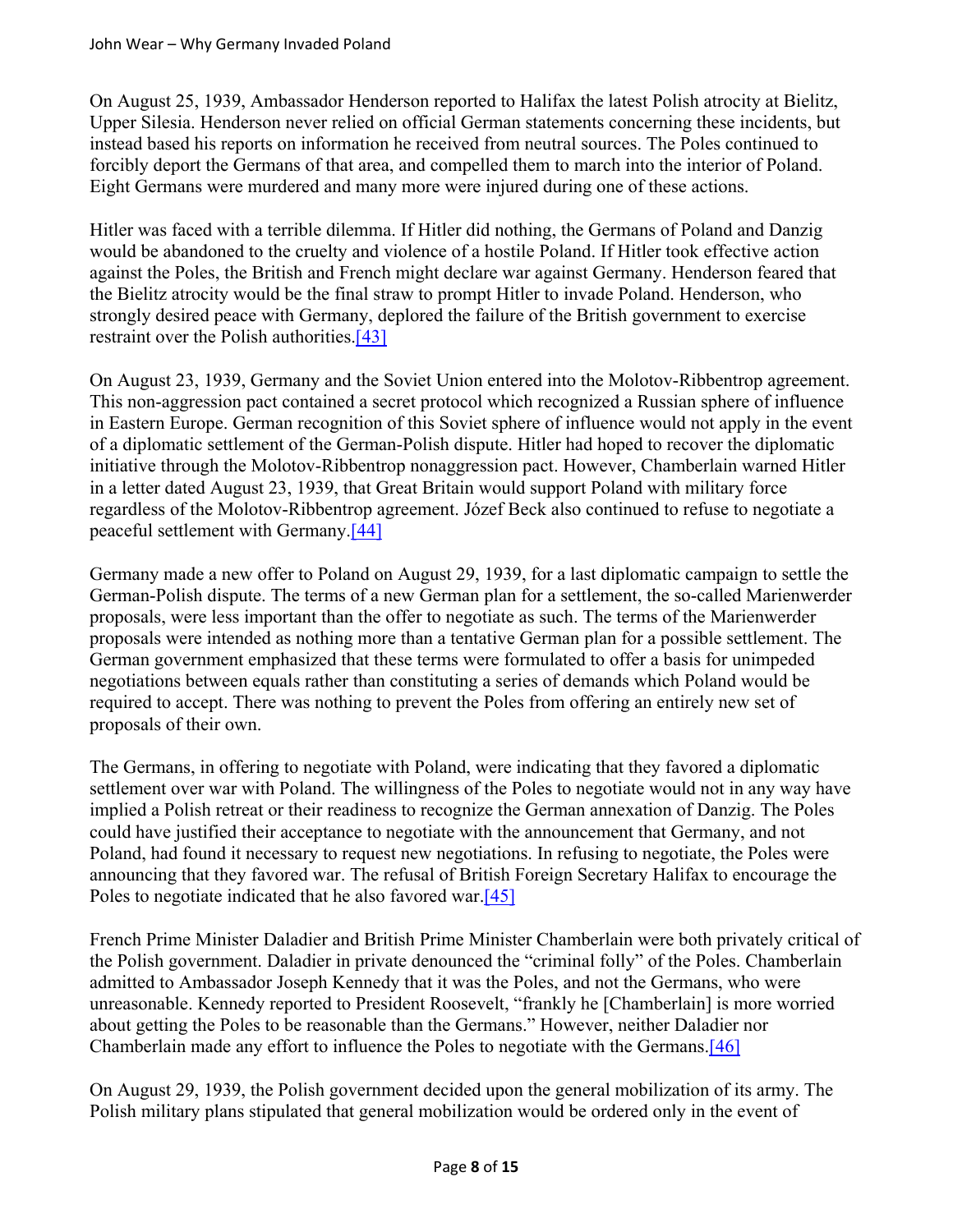Poland's decision for war. Henderson informed Halifax of some of the verified Polish violations prior to the war. The Poles blew up the Dirschau (Tczew) bridge across the Vistula River even though the eastern approach to the bridge was in German territory (East Prussia). The Poles also occupied a number of Danzig installations and engaged in fighting with the citizens of Danzig on the same day. Henderson reported that Hitler was not insisting on the total military defeat of Poland. Hitler was prepared to terminate hostilities if the Poles indicated that they were willing to negotiate a satisfactory settlement.[47]

Germany decided to invade Poland on September 1, 1939. All of the British leaders claimed that the entire responsibility for starting the war was Hitler's. Prime Minister Chamberlain broadcast that evening on British radio that "the responsibility for this terrible catastrophe (war in Poland) lies on the shoulders of one man, the German Chancellor." Chamberlain claimed that Hitler had ordered Poland to come to Berlin with the unconditional obligation of accepting without discussion the exact German terms. Chamberlain denied that Germany had invited the Poles to engage in normal negotiations. Chamberlain's statements were unvarnished lies, but the Polish case was so weak that it was impossible to defend it with the truth.

Halifax also delivered a cleverly hypocritical speech to the House of Lords on the evening of September 1, 1939. Halifax claimed that the best proof of the British will to peace was to have Chamberlain, the great appeasement leader, carry Great Britain into war. Halifax concealed the fact that he had taken over the direction of British foreign policy from Chamberlain in October 1938, and that Great Britain would probably not be moving into war had this not happened. He assured his audience that Hitler, before the bar of history, would have to assume full responsibility for starting the war. Halifax insisted that the English conscience was clear, and that, in looking back, he did not wish to change a thing as far as British policy was concerned.[48]

On September 2, 1939, Italy and Germany agreed to hold a mediation conference among themselves and Great Britain, France and Poland. Halifax attempted to destroy the conference plan by insisting that Germany withdraw her forces from Poland and Danzig before Great Britain and France would consider attending the mediation conference. French Foreign Minister Bonnet knew that no nation would accept such treatment, and that the attitude of Halifax was unreasonable and unrealistic.

Ultimately, the mediation effort collapsed, and both Great Britain and France declared war against Germany on September 3, 1939. When Hitler read the British declaration of war against Germany, he paused and asked of no one in particular: "What now?"[49] Germany was now in an unnecessary war with three European nations.

Similar to the other British leaders, Nevile Henderson, the British ambassador to Germany, later claimed that the entire responsibility for starting the war was Hitler's. Henderson wrote in his memoirs in 1940:

*"If Hitler wanted peace he knew how to insure it; if he wanted war, he knew equally well what would bring it about. The choice lay with him, and in the end the entire responsibility for war was his."* [50]

Henderson forgot in this passage that he had repeatedly warned Halifax that the Polish atrocities against the German minority in Poland were extreme. Hitler invaded Poland in order to end these atrocities.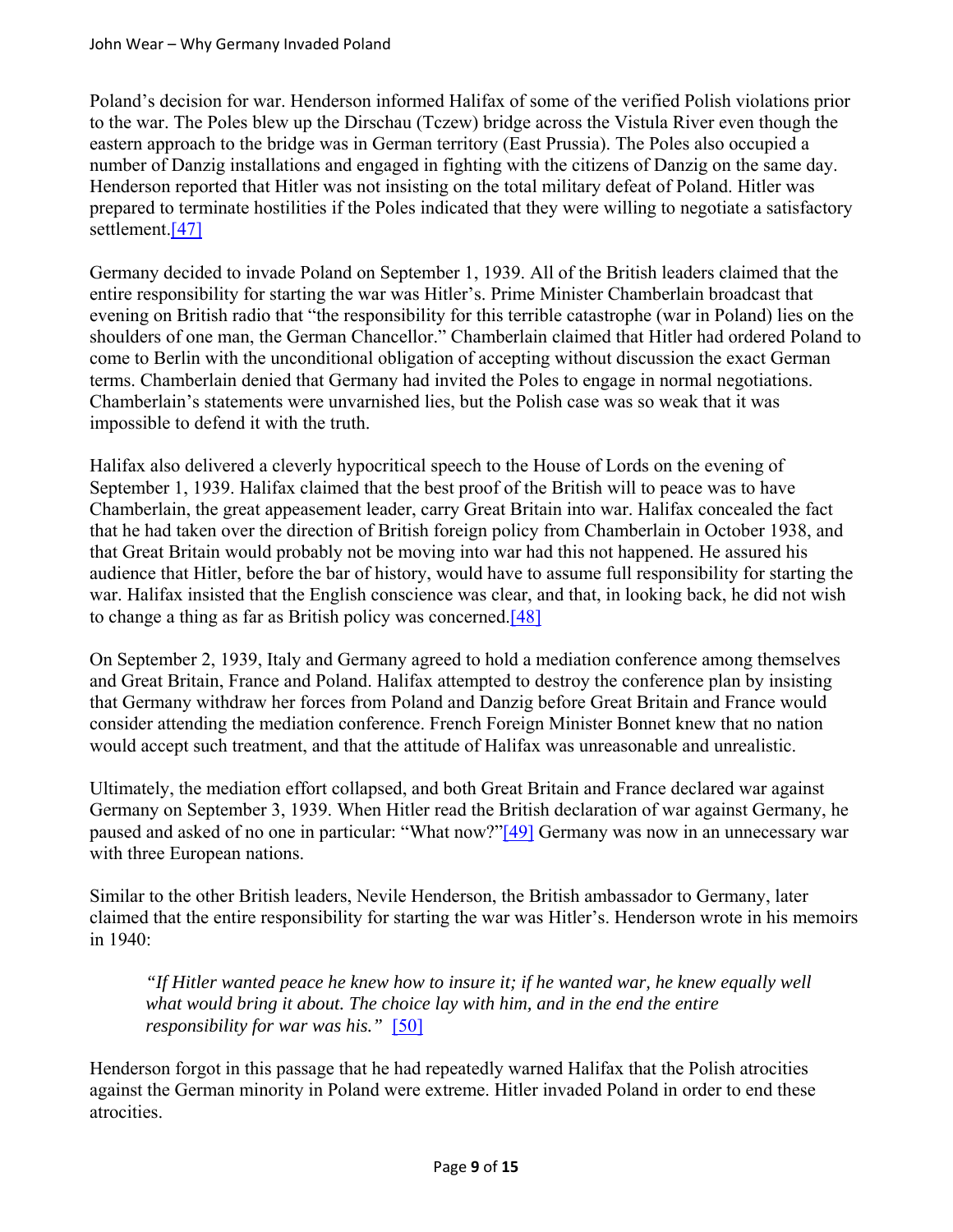#### **Polish Atrocities Continue against German Minority**

The Germans in Poland continued to experience an atmosphere of terror in the early part of September 1939. Throughout the country the Germans had been told, "If war comes to Poland you will all be hanged." This prophecy was later fulfilled in many cases.

The famous Bloody Sunday in Toruń on September 3, 1939, was accompanied by similar massacres elsewhere in Poland. These massacres brought a tragic end to the long suffering of many ethnic Germans. This catastrophe had been anticipated by the Germans before the outbreak of war, as reflected by the flight, or attempted escape, of large numbers of Germans from Poland. The feelings of these Germans were revealed by the desperate slogan, "Away from this hell, and back to the Reich!"[51]

Dr. Alfred-Maurice de Zayas writes concerning the ethnic Germans in Poland:

*"The first victims of the war were Volksdeutsche, ethnic German civilians resident in and citizens of Poland. Using lists prepared years earlier, in part by lower administrative offices, Poland immediately deported 15,000 Germans to Eastern Poland. Fear and rage at the quick German victories led to hysteria. German "spies" were seen everywhere, suspected of forming a fifth column. More than 5,000 German civilians were murdered in the first days of the war. They were hostages and scapegoats at the same time. Gruesome scenes were played out in Bromberg on September 3, as well as in several other places throughout the province of Posen, in Pommerellen, wherever German minorities resided."* **[52]**

Polish atrocities against ethnic Germans have been documented in the book *Polish Acts of Atrocity against the German Minority in Poland*. Most of the outside world dismissed this book as nothing more than propaganda used to justify Hitler's invasion of Poland. However, skeptics failed to notice that forensic pathologists from the International Red Cross and medical and legal observers from the United States verified the findings of these investigations of Polish war crimes. These investigations were also conducted by German police and civil administrations, and not the National Socialist Party or the German military. Moreover, both anti-German and other university-trained researchers have acknowledged that the charges in the book are based entirely on factual evidence.[53]

#### The book *Polish Acts of Atrocity against the German Minority in Poland* stated:

*"When the first edition of this collection of documents went to press on November 17, 1939, 5,437 cases of murder committed by soldiers of the Polish army and by Polish civilians against men, women and children of the German minority had been definitely ascertained. It was known that the total when fully ascertained would be very much higher. Between that date and February 1, 1940, the number of identified victims mounted to 12,857. At the present stage investigations disclose that in addition to these 12,857, more than 45,000 persons are still missing. Since there is no trace of them, they must also be considered victims of the Polish terror. Even the figure 58,000 is not final. There can be no doubt that the inquiries now being carried out will result in the disclosure of additional thousands dead and missing."* **[54]**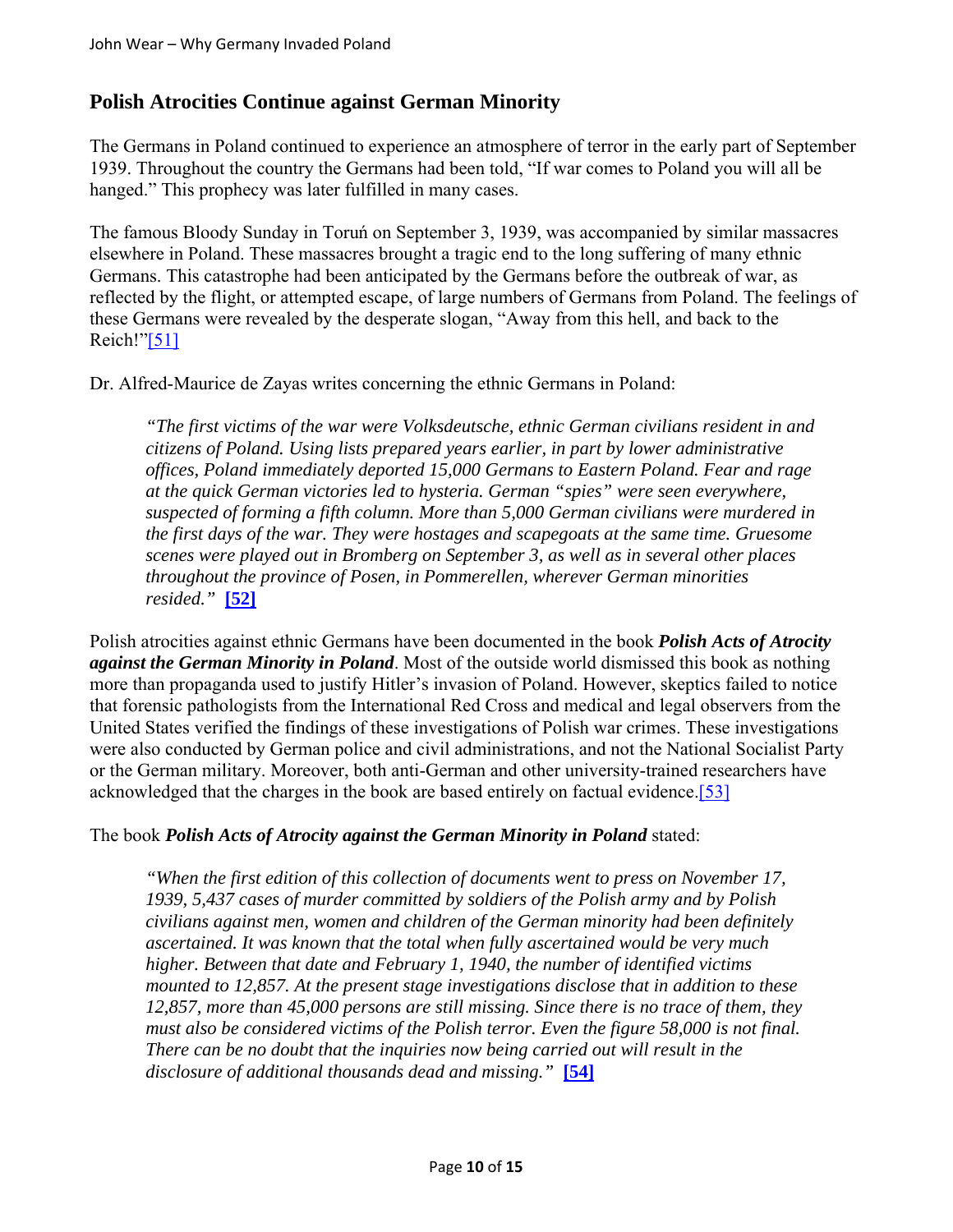Medical examinations of the dead showed that Germans of all ages, from four months to 82 years of age, were murdered. The report concluded:

*"It was shown that the murders were committed with the greatest brutality and that in many cases they were purely sadistic acts — that gouging of eyes was established and that other forms of mutilation, as supported by the depositions of witnesses, may be considered as true.* 

*The method by which the individual murders were committed in many cases reveals studied physical and mental torture; in this connection several cases of killing extended over many hours and of slow death due to neglect had to be mentioned.* 

*By far the most important finding seems to be the proof that murder by such chance weapons as clubs or knives was the exception, and that as a rule modern, highly-effective army rifles and pistols were available to the murderers. It must be emphasized further that it was possible to show, down to the minutest detail, that there could have been no possibility of execution [under military law]."* **[55]**

The Polish atrocities were not acts of personal revenge, professional jealously or class hatred; instead, they were a concerted political action. They were organized mass murders caused by a psychosis of political animosity. The hate-inspired urge to destroy everything German was driven by the Polish press, radio, school and government propaganda. Britain's blank check of support had encouraged Poland to conduct inhuman atrocities against its German minority.[56]

The book *Polish Acts of Atrocity against the German Minority in Poland* explained why the Polish government encouraged such atrocities:

*"The guarantee of assistance given Poland by the British Government was the agent which lent impetus to Britain's policy of encirclement. It was designed to exploit the problem of Danzig and the Corridor to begin a war, desired and long-prepared by England, for the annihilation of Greater Germany. In Warsaw moderation was no longer considered necessary, and the opinion held was that matters could be safely brought to a head. England was backing this diabolical game, having guaranteed the "integrity" of the Polish state. The British assurance of assistance meant that Poland was to be the battering ram of Germany's enemies. Henceforth Poland neglected no form of provocation of Germany and, in its blindness, dreamt of "victorious battle at Berlin's gates." Had it not been for the encouragement of the English war clique, which was stiffening Poland's attitude toward the Reich and whose promises led Warsaw to feel safe, the Polish Government would hardly have let matters develop to the point where Polish soldiers and civilians would eventually interpret the slogan to extirpate all German influence as an incitement to the murder and bestial mutilation of human beings."* **[57]**

#### **ENDNOTES**

[1] Taylor, A.J.P., *The Origins of the Second World War*, New York: Simon & Schuster, 1961, p. 207.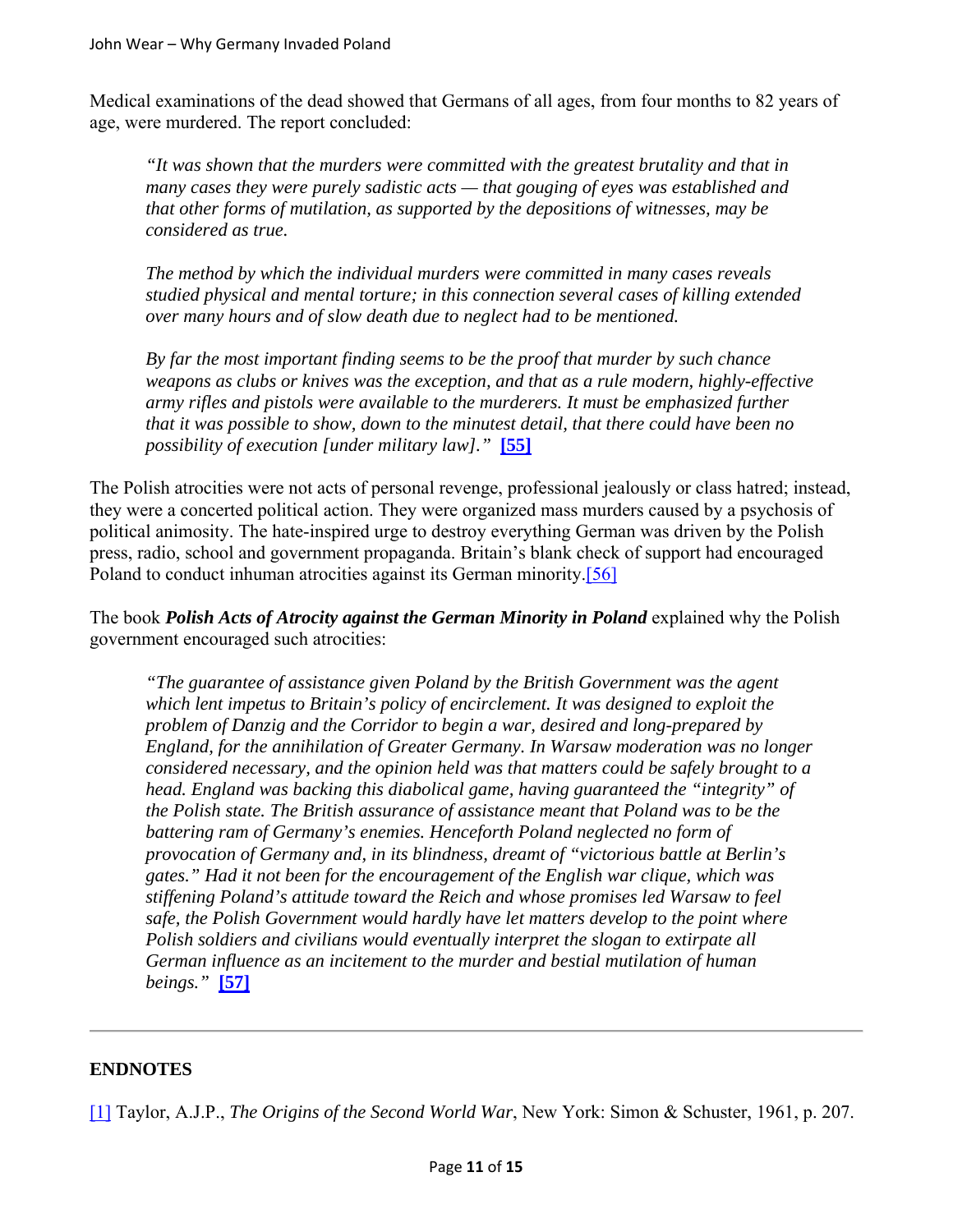[2] DeConde, Alexander, *A History of American Foreign Policy*, New York: Charles Scribner's Sons, 1971, p. 576.

[3] Hoggan, David L., *The Forced War: When Peaceful Revision Failed*, Costa Mesa, Cal.: Institute for Historical Review, 1989, pp. 25, 312.

[4] Taylor, A.J.P., *The Origins of the Second World War*, New York: Simon & Schuster, 1961, p. 209.

[5] Hoggan, David L., *The Forced War: When Peaceful Revision Failed*, Costa Mesa, Cal: Institute for Historical Review, 1989, p. 50.

[6] *Ibid*., pp. 49-60.

[7] *Ibid*., pp. 328-329.

[8] *Ibid*., pp. 145-146.

[9] *Ibid.,* p. 21.

[10] *Ibid.*, pp. 21, 256-257.

[11] *Ibid*., p. 323.

[12] Barnett, Correlli, *The Collapse of British Power*, New York: William Morrow, 1972, p. 560; see also Taylor, A.J.P., *The Origins of the Second World War*, New York: Simon & Schuster, 1961, p. 211.

[13] Hoggan, David L., *The Forced War: When Peaceful Revision Failed*, Costa Mesa, Cal.: Institute for Historical Review, 1989, pp. 333, 340.

[14] Denman, Roy, *Missed Chances: Britain and Europe in the Twentieth Century*, London: Indigo, 1997, p. 121.

[15] Ferguson, Niall, *The War of the World: Twentieth Century Conflict and the Descent of the West*, New York: Penguin Press, 2006, p. 377.

[16] Hart, B. H. Liddell, *History of the Second World War*, New York: G. P. Putnam's Sons, 1970, p. 11.

[17] Watt, Richard M., *Bitter Glory: Poland and Its Fate 1918 to 1939*, New York: Simon and Schuster, 1979, p. 379.

[18] Hoggan, David L., *The Forced War: When Peaceful Revision Failed*, Costa Mesa, Cal: Institute for Historical Review, 1989, p. 342.

[19] *Ibid*., p. 391.

[20] *Ibid*., pp. 260-262.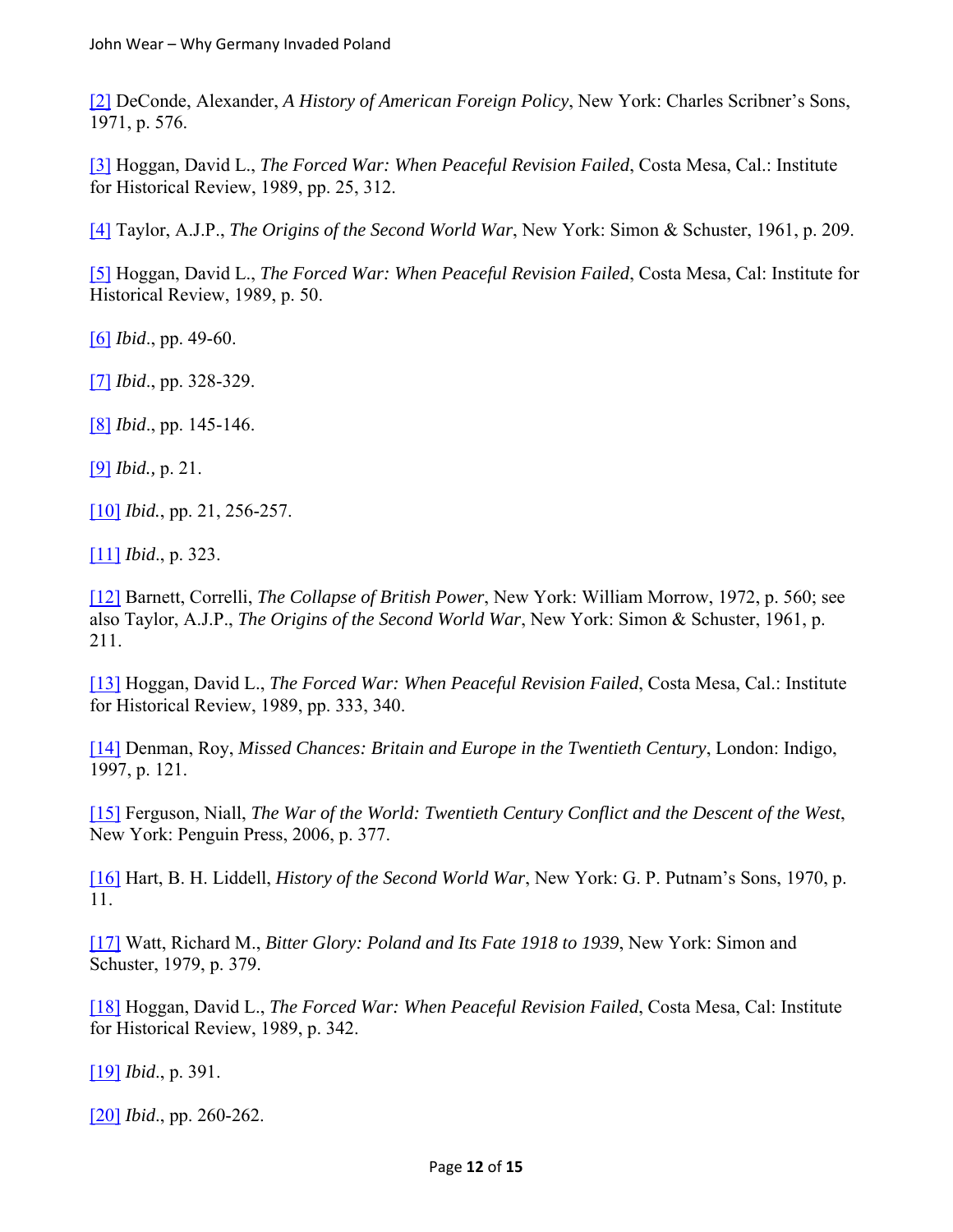[21] *Ibid*., pp. 311-312.

[22] *Ibid*., pp. 355, 357.

[23] *Ibid*., pp. 381, 383.

[24] *Ibid*., pp. 384, 387.

[25] *Ibid*., p. 387.

[26] *Ibid.*, pp. 388-389.

[27] *Ibid*.

[28] *Ibid*., pp. 392-393.

[29] *Ibid*., pp. 405-406.

[30] *Ibid*., p. 412.

[31] *Ibid.* p. 413.

[32] *Ibid*., pp. 413-415.

[33] *Ibid.* p. 419. In a footnote, the author notes that a report of the same matters appeared in the *New York Times* for August 8, 1939.

[34] *Ibid*., p. 419.

[35] *Ibid*., p. 414.

[36] *Ibid*., p. 417.

[37] *Ibid.*, pp. 452-453.

[38] *Ibid.*, p. 463.

[39] *Ibid*., p. 479.

[40] *Ibid*., p. 554.

[41] Day, Donald, *Onward Christian Soldiers*, Newport Beach, Cal.: The Noontide Press, 2002, p. 56.

[42] Hoggan, David L., *The Forced War: When Peaceful Revision Failed*, Costa Mesa, Cal.: Institute for Historical Review, 1989, pp. 500-501, 550.

[43] *Ibid*., p. 509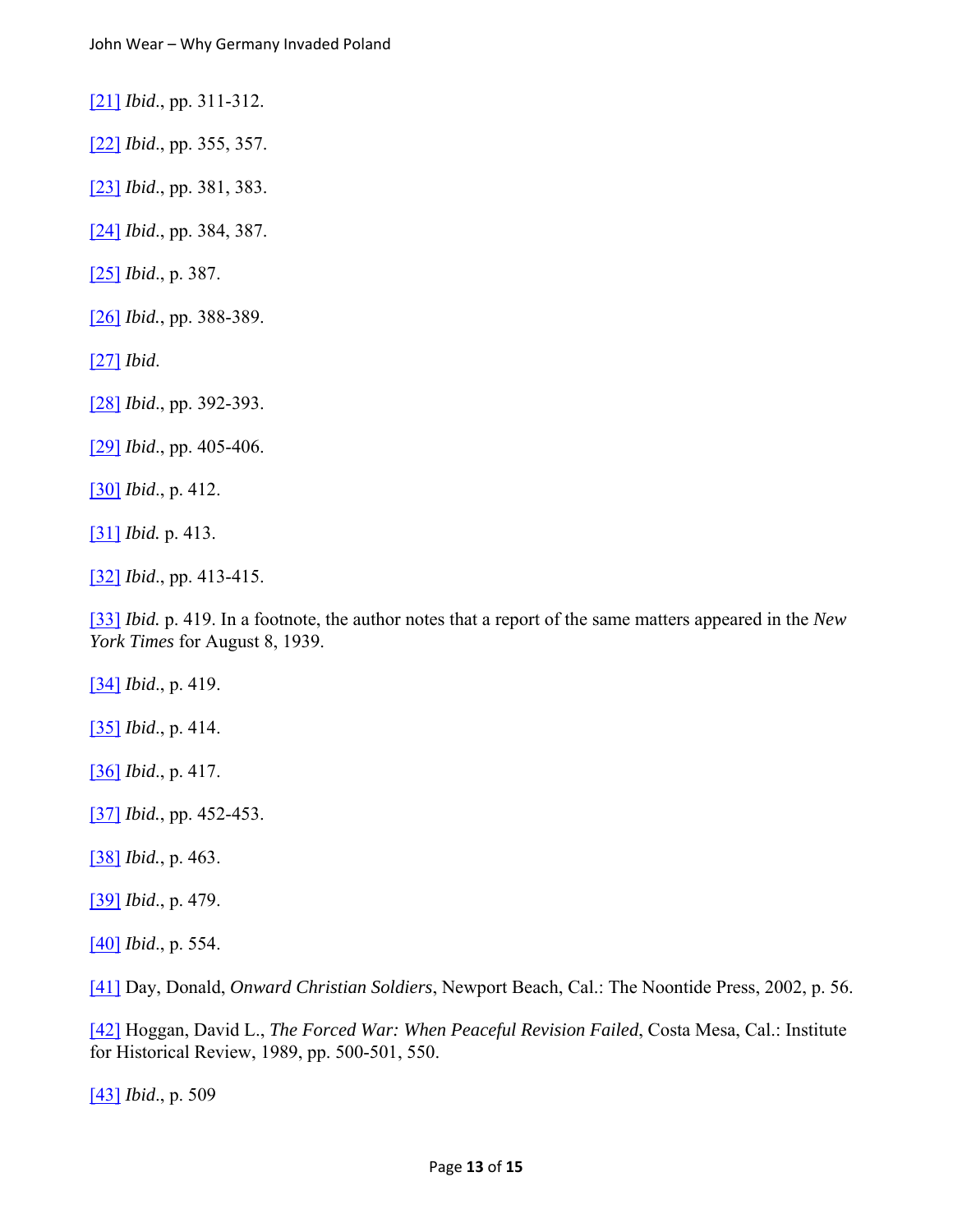[44] *Ibid*., pp. 470, 483, 538.

[45] *Ibid*., pp. 513-514.

[46] *Ibid*., pp. 441, 549.

[47] *Ibid*., pp. 537, 577.

[48] *Ibid*., pp. 578-579.

[49] *Ibid*., pp. 586, 593, 598.

[50] Henderson, Nevile, *Failure of a Mission*, New York: G. P. Putnam's Sons, 1940, p. 227.

[51] Hoggan, David L., *The Forced War: When Peaceful Revision Failed*, Costa Mesa, Cal.: Institute for Historical Review, 1989, p. 390.

[52] De Zayas, Alfred-Maurice, *A Terrible Revenge: The Ethnic Cleansing of the East European Germans*, 2nd edition, New York: Palgrave Macmillan, 2006, p. 27.

[53] Roland, Marc, "Poland's Censored Holocaust," *The Barnes Review in Review: 2008-2010*, pp. 132-133.

[54] Shadewalt, Hans, *Polish Acts of Atrocity against the German Minority in Poland*, Berlin and New York: German Library of Information, 2<sup>nd</sup> edition, 1940, p. 19.

[55] *Ibid*., pp. 257-258.

[56] *Ibid*., pp. 88-89.

[57] *Ibid*., pp. 75-76.

# # #

**About the Author:** John Wear was born July 11, 1953 in Houston, Texas. John graduated with a degree in accounting from Southern Methodist University in May 1974 and passed the CPA exam later that year. He graduated from the University of Texas Law School in December 1977 and passed the Texas bar in February 1978. John, who is currently retired, worked most of his career as a CPA. His most recent employment was from 1994 to 2008 with Lacerte Software, a tax division of Intuit Corporation.

John Wear is the author of the book *Germany's War: The Origins, Aftermath and Atrocities of World War II***.** This book is published by American Free Press and is also sold by The Barnes Review (TBR) and Amazon. John is also on the Board of Contributing Editors of TBR and to date has had 24 articles published by TBR. His work has been highly praised by Willis Carto, Paul Angel, John Tiffany and many other people.